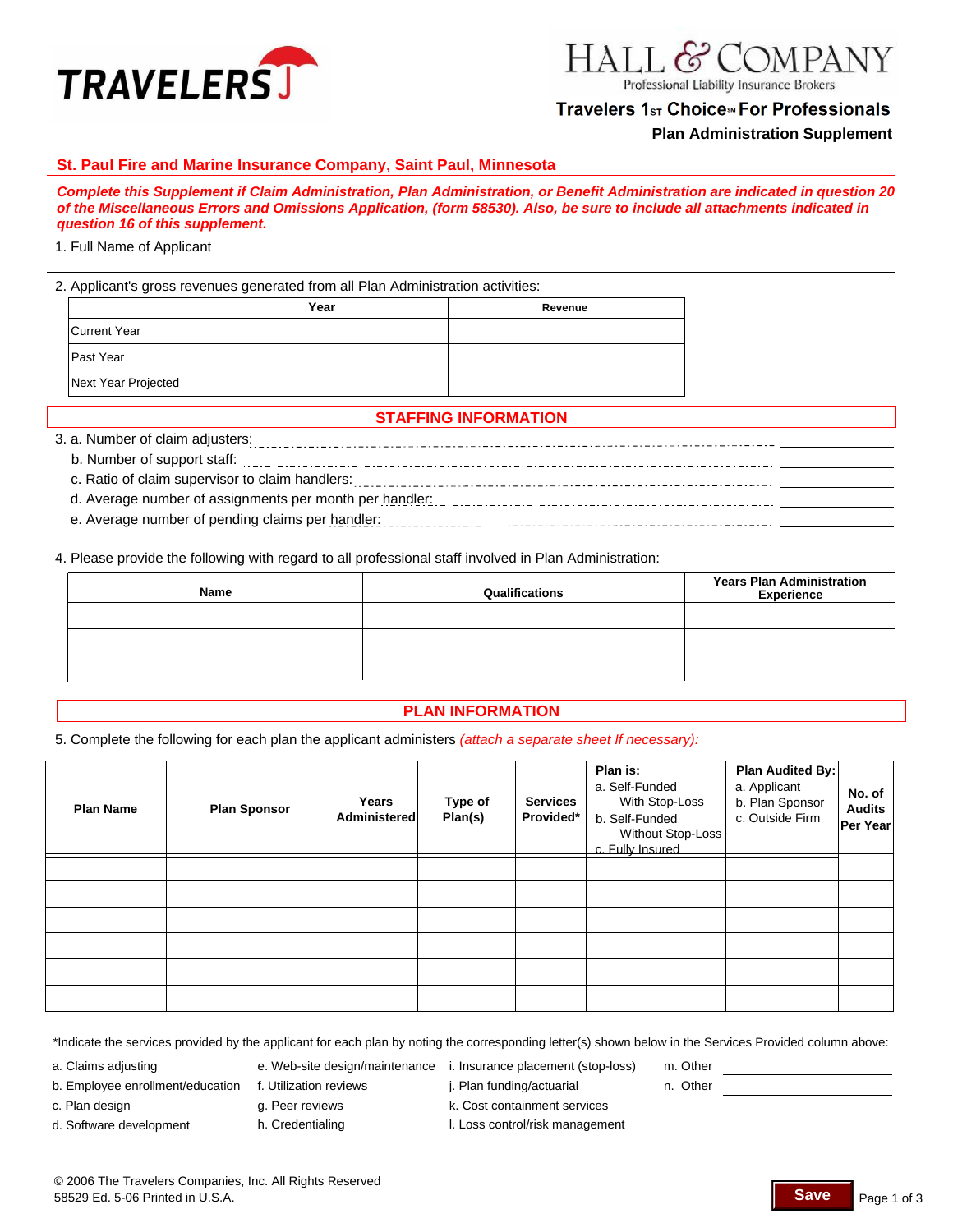| <b>APPLICANT SERVICES</b>                                                                                        |          |
|------------------------------------------------------------------------------------------------------------------|----------|
| 6. Is the applicant involved in the formation, management, or administration of any HMO, PPO, RRG, RPG or        |          |
|                                                                                                                  | No       |
|                                                                                                                  |          |
|                                                                                                                  |          |
|                                                                                                                  |          |
|                                                                                                                  |          |
| 7. Is the applicant responsible for managing funds associated with the plans administered?  Yes                  | No       |
| If yes, please provide details below:                                                                            |          |
|                                                                                                                  |          |
|                                                                                                                  |          |
|                                                                                                                  |          |
|                                                                                                                  |          |
|                                                                                                                  | No       |
| 8. Does the applicant firm, its partners, directors, officers or employees act as a trustee for any client?  Yes | No       |
| If yes, please provide details below:                                                                            |          |
|                                                                                                                  |          |
|                                                                                                                  |          |
|                                                                                                                  |          |
|                                                                                                                  |          |
|                                                                                                                  |          |
| <b>POLICIES AND PROCEDURES</b>                                                                                   |          |
| 9. Has the applicant developed a policy or procedure manual to assist in complying with individual plan          |          |
|                                                                                                                  | No.      |
| 10. Describe the applicant's procedure for denying benefits or coverage:                                         |          |
|                                                                                                                  |          |
|                                                                                                                  |          |
|                                                                                                                  |          |
| 11. Describe the applicant's authority for the payment of claims:                                                |          |
|                                                                                                                  |          |
|                                                                                                                  |          |
|                                                                                                                  |          |
| 12. Describe the applicant's procedure for handling client or insured complaints:                                |          |
|                                                                                                                  |          |
|                                                                                                                  |          |
|                                                                                                                  |          |
| 13. Describe how the applicant keeps informed of changing legal requirements reliant to the plans administered:  |          |
|                                                                                                                  |          |
|                                                                                                                  |          |
|                                                                                                                  |          |
|                                                                                                                  |          |
| <b>OTHER INSURANCE</b>                                                                                           |          |
| 14. Does the applicant maintain:                                                                                 |          |
|                                                                                                                  | No       |
|                                                                                                                  | No<br>No |
| 15. During the past five years, have any claims been made against any of the above policies?  Yes                | No       |
| If yes, please complete the Claims supplement at www.hallco.net/applications.                                    |          |
|                                                                                                                  |          |
|                                                                                                                  |          |
|                                                                                                                  |          |
|                                                                                                                  |          |
|                                                                                                                  |          |

Page 2 of 3